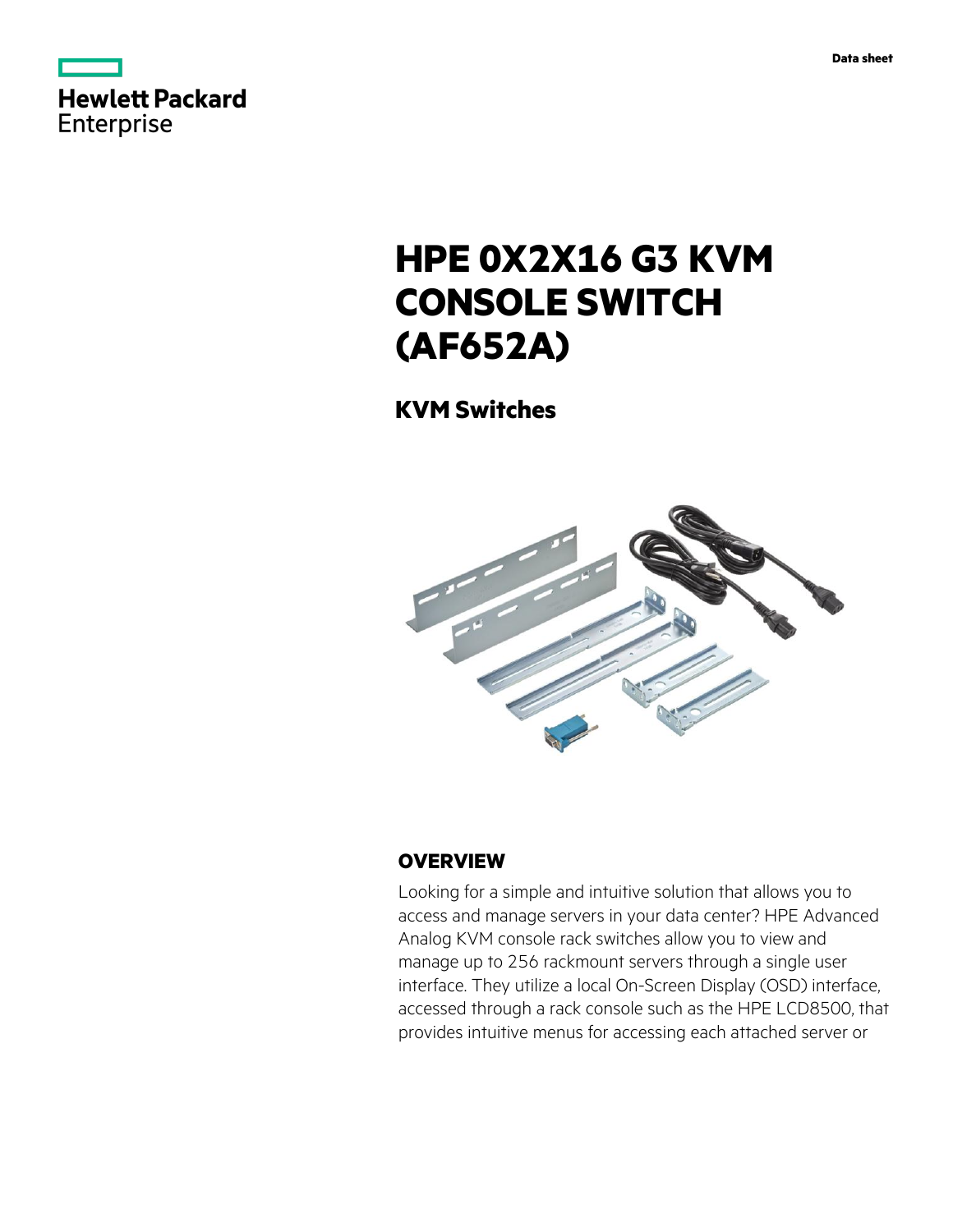serial managed device. HPE Advanced Analog KVM console switches support an optional USB Remote Access Key that allow you to upgrade to KVM-over-IP functionality, providing remote access and management via the On-Board Web Interface (OBWI). Standard rack mounting of the console switch will share 1U (1.75-inch) of front panel rack space with the rack console. However, each model can also be mounted in a "zero U" profile by mounting in the side rails of the rack.

## **FEATURES**

### **View and Manage up to 256 Servers through a Single User Interface**

HPE Advanced Analog KVM switches utilize a local On-Screen Display (OSD) that provides access to system-related information such as selected server name, status, power-up test data and configuration menus.

HPE Advanced Analog KVM switches support an optional USB Remote Access Key that allow you to upgrade to KVM-over-IP functionality, providing remote access and management via the On-Board Web Interface (OBWI).

HPE Advanced Analog KVM switches include Programmable Scanning, a utility that allow you to evaluate system performance by sequentially scanning any or all servers managed through the console switch.

### **8-Port and 16-Port models with multiple installation and server connection options**

HPE Advanced Analog KVM switches include mounting hardware that support "Zero U" installations on both the side and rear of standard IT racks, saving valuable space within your rack.

HPE Advanced Analog KVM switches support a variety of server connections with interface adapters for PS/2, USB, and VT 100 (serial console support), as well as HPE BladeSystems support via the front diagnostics connector.

### **Manageability**

For protection against unauthorized users, HPE Advanced Analog KVM switches provide a password option.

Features support for HPE Location Discovery Services (LDS) and Power Discovery Services (PDS) support when connected to an HPE Intelligent Power Distribution Unit (iPDU) and the HPE LCD8500 1U Rackmount Console Kit (HPE Location Discovery Services LCD8500 Kit required).

On-Board Web Interface (OBWI) – built in web server providing remote management of the KVM.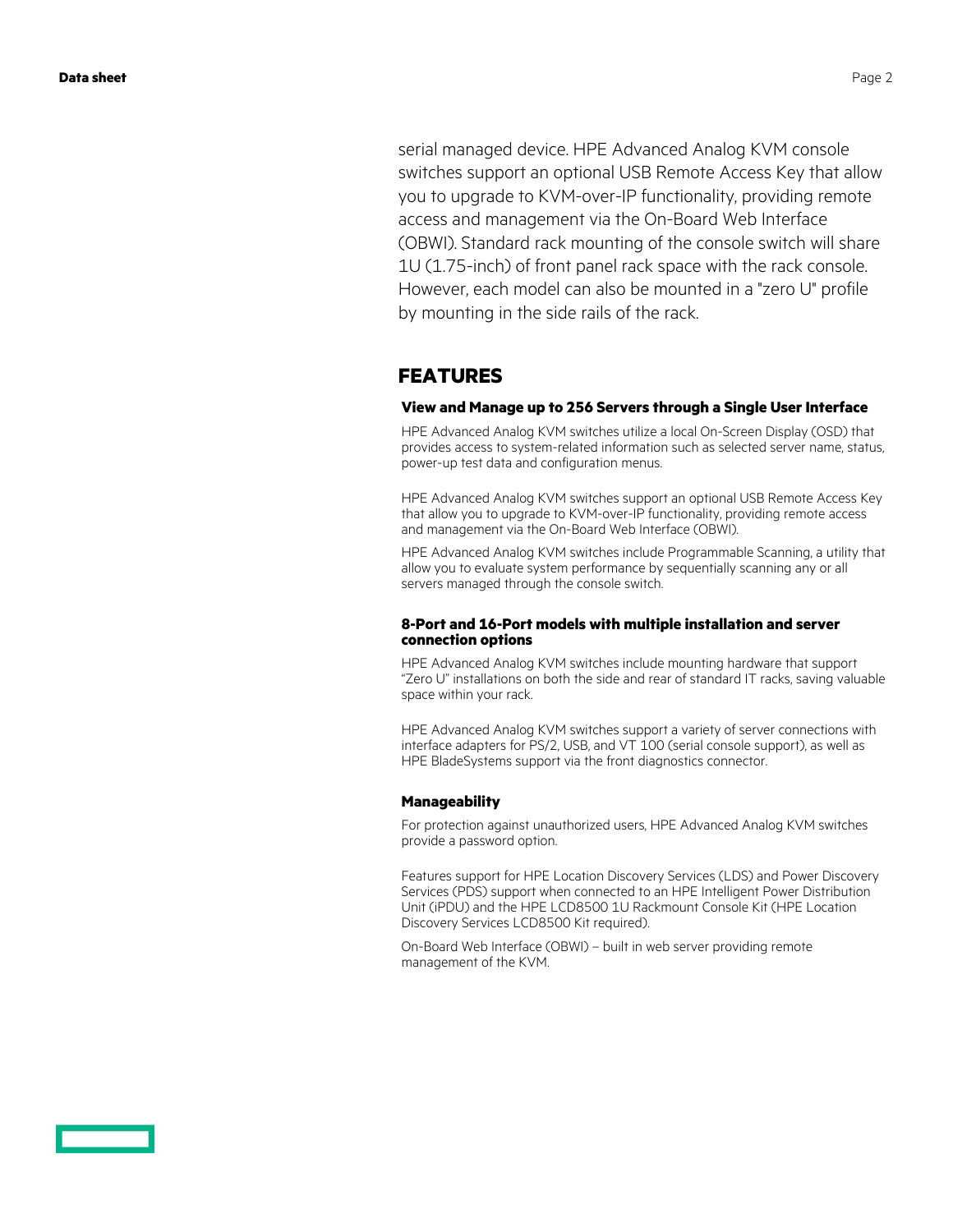### **We have an Advanced Analog KVM switch that's right for your environment**

HPE Advanced Analog KVM switches are designed to be used with HPE servers, storage, and networking products.

You can use HPE rack and power products with non-HPE IT equipment; however, when used with Hewlett Packard Enterprise servers, you are able to take advantage of various server and IP-based tools used for maintaining and managing all the equipment in the rack.

Don't spend additional budget on extended warranties for your rack and power infrastructure. HPE Pointnext operational services purchased for servers extend to our rack and power infrastructure products such as racks, power distribution units, uninterruptible power systems, and KVM console switches.

## **Technical specifications HPE 0x2x16 G3 KVM Console Switch**

| <b>Product Number</b>              | AF652A                 |
|------------------------------------|------------------------|
| Warranty                           | 3/0/0                  |
| <b>Product Dimensions (metric)</b> | 43.8 x 16.51 x 4.36 cm |
| Weight                             | 2.04 kg                |